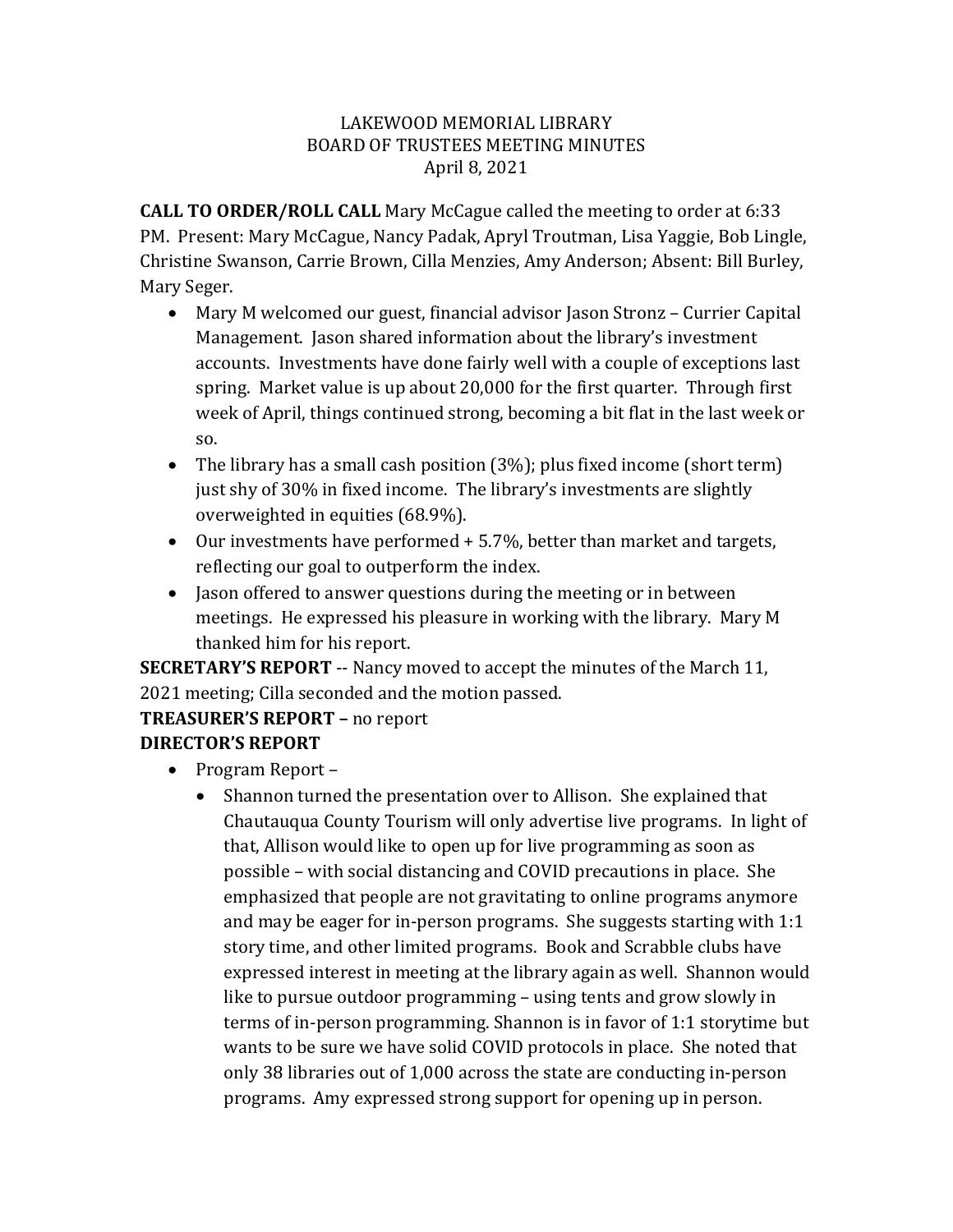Given her public school experience, she feels positive, and expressed concern that not to open up will drive patrons elsewhere. Shannon suggests buying 2 10x20 (\$460) tents with walls. Lots of discussion took place around tents and an awning over the terrace. Amy moved to expend up to \$500 to purchase one tent. XX seconded and the motion passed.

- The board expressed support for May start for 1:1 story time and outside story hour in the amphitheater. The board supports the book club meeting outside with masks and other COVID precautions in place.
- Nancy expressed her thanks for the teamwork in culling the collection. Mary M seconded the sentiment about strong teamwork.
- Mary M inquired about status of computer installation. We are among a number of libraries awaiting installation. There is a hold-up in imaging. Shannon is staying on top of the issue and reminding Mike frequently. IT support remains an issue for all libraries in the system.

## **STANDING COMMITTEE REPORTS**

- Library Development Committee –Shannon is working on GIVEBIGCHQ and initiated needed discussion on the item and dollar goals for the effort. She suggested asking for donations for the teen area. Shannon will ask ambassadors about specifics (comfy furniture, table with built-in outlets, high top chair w/electricity, computer, etc.) The dollar goal can be determined by estimating the cost of the items. She and Chris will get back to GIVEBIGCHQ with general ideas in advance of concrete plans.
- Marketing/Publicity Committee Mary M reported for Bill Burley. There is a need for more engagement on FB posts such as a call to action, trivia posts (board members might each offer trivia), increased video posts through reels on Instagram or Tik Tok. It was suggested that we deploy the ambassadors. Bill also recommended we purchase and create a monthly ad for library in the gazette and/or Post Journal to increase coverage. Bob thinks gazette is most cost effective. Nancy agreed, and if it works, maybe we expand. Bob explained monthly ads should be about activities, events. Mary M will ask Sharon Witchy if she is willing to write ads; Shannon suggested putting additional PPP loan funds toward marketing, including boosting of FB postings particularly for fund raising. Mary M urged the committee to think about ways to promote GIVEBIG; ask ambassadors to help. Decisions will be made at May meeting.

Personnel Committee:

• Retirement Benefits – Shannon recommended offering employees retirement benefits with a 2% matching contribution from library. The